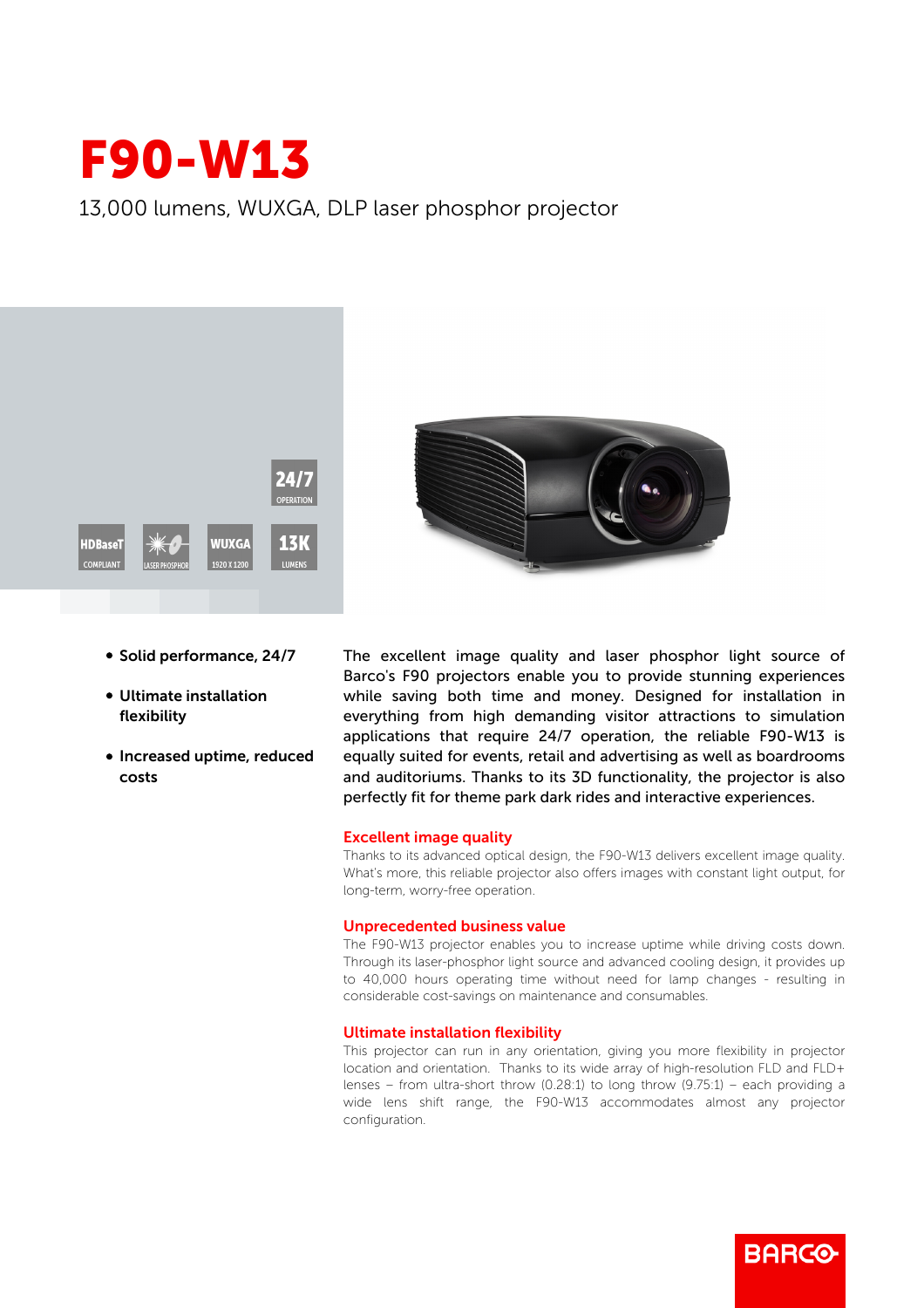| <b>PRODUCT SPECIFICATIONS</b> | F90-W13                                                                                                                                                                                                |
|-------------------------------|--------------------------------------------------------------------------------------------------------------------------------------------------------------------------------------------------------|
| Projector type                | Single chip DLP laser phosphor projector                                                                                                                                                               |
| Resolution                    | 1,920 x 1,200 (WUXGA)                                                                                                                                                                                  |
| <b>Brightness</b>             | 13,300 center lumens*                                                                                                                                                                                  |
|                               | 12,000 ANSI lumens*                                                                                                                                                                                    |
|                               | 13,500 ISO lumens*                                                                                                                                                                                     |
| Contrast ratio                | 1,800:1 sequential                                                                                                                                                                                     |
| <b>Brightness uniformity</b>  | 90%                                                                                                                                                                                                    |
| Aspect ratio                  | 16:10                                                                                                                                                                                                  |
| Lens type                     | FLD+                                                                                                                                                                                                   |
| Optical lens shift            | Vertical up to 134%, depending on lens<br>Horizontal up to 70%, depending on lens<br>Motorized zoom and focus (+ lens memory FLDX lenses)<br>Motorized lens shift (with position memory on all lenses) |
| Color correction              | P7 RealColor™                                                                                                                                                                                          |
| CLO (constant light output)   | Yes**                                                                                                                                                                                                  |
| Light source                  | Laser phosphor                                                                                                                                                                                         |
| Light source lifetime         | Up to 60,000 hours, depending on mode of operation                                                                                                                                                     |
| Sealed DLP™ core              | Yes                                                                                                                                                                                                    |
| Orientation                   | 360° rotation, no restrictions                                                                                                                                                                         |
| 3D                            | Active stereoscopic 3D                                                                                                                                                                                 |
| Image processing              | Embedded warp & blend engine                                                                                                                                                                           |
| Keystone correction           | Yes                                                                                                                                                                                                    |
| Inputs                        | HDSDI, 2x DP 1.2, 2x dual link DVI-D, HDBaseT, HDMI2.0 (HDCP2.2, HDR10), RJ 45<br>Ethernet, DMX in/out***, RS232 in, 2x USB, 12v out                                                                   |
| Input resolutions             | Up to 2,560 x 1,600 @ 120Hz<br>refresh rates:<br>24Hz to 120Hz for WQXGA (2560x1600) and 24Hz to 60Hz for 4K/4KUHD (4096 x 2160/<br>3860 x 2400)                                                       |
| Software tools                | Projector Toolset                                                                                                                                                                                      |
| Control                       | IR, RS232, RJ45, XLR wired                                                                                                                                                                             |